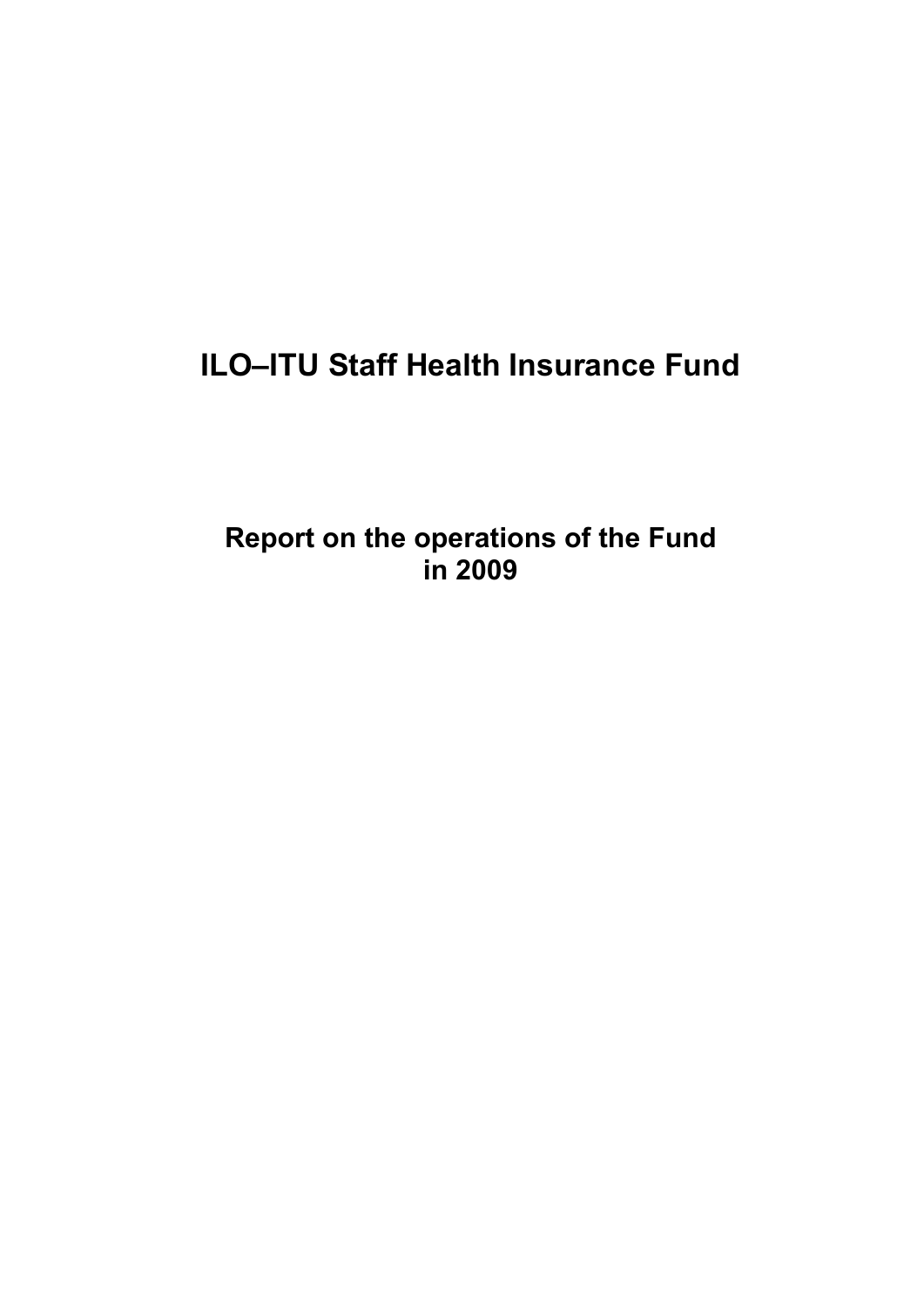The present report is hereby submitted to the executive heads of the ILO and ITU and to the insured persons, pursuant to article 4.7.1(i) of the Regulations.

## **Composition of the Management Committee in 2009**

**1.** Pursuant to article 4.1 of the Regulations, the Management Committee was composed of the following titular (T) and substitute (S) members. An asterisk (\*) next to the name indicates that this Committee member also served on the Standing Subcommittee (established under article 4.7.2 of the Regulations).

#### **Representing the insured persons**

#### **ILO**

Ms Mireille Ecuvillon \* (T) Mr Jean-François Santarelli \* (T) Mr Chris Baron (T) Mr Philippe Marcadent (S) Ms Chantal Amine \* (S) Ms Xenia Scheil-Adlung (S)

### **ITU**

Mr Michel Rolland \* (T) **Chairperson** Mr David Broadhurst (S)

#### **Representing the executive heads**

### **ILO**

Mr Charles Agbavwe (T) Mr Tilmann Geckeler \* (T) Mr Satoru Tabusa \* (T) Mr Fikri Gurzumar (S) Ms Anne Drouin \* (S) Mr Giuseppe Zefola (S)

### **ITU**

Ms Marianne Wilson \* (T) **Vice-Chairperson** Mr Antoine Dore (S)

### **Financial situation**

#### **Assets and liabilities**

**2.** As at 31 December 2009, the Fund had assets valued at US\$56.3 million and

liabilities of US\$13.8 million, of which 95.5 per cent accrued liability for claims incurred but not received (IBNR). The Guarantee Fund balance stood at US\$41.4 million and the reserve for derivatives at US\$1.1 million. More details on IBNR are provided in paragraphs 19 to 21 of this report.

**3.** Derivatives provide the SHIF with protection against the exchange risk associated with bond investments. The value of derivatives depends on that of an underlying financial asset. The calculation of a derivative's market value for accounting purposes relies on pricing models that take into account a benchmark value such as an interest or exchange rate, a financial index or a commodity price.

**4.** The Assets and Liabilities Statement is attached as Annex I. The statement provides year-end details on assets, liabilities and the balance of the Guarantee Fund, together with prior year comparative figures. In line with the new accounting policy adopted in 2008, the Fund's investments are now recorded at market value rather than at cost and unrealized gains and losses on forward currency contracts are now reported as either a derivative asset or a derivative liability.

### **Results of operating activities**

**5.** The Income and Expenditure Statement is attached as Annex II.

**6.** The first part of Annex II reflects the Fund's operating transactions. Total contributions received in 2009 amounted to US\$52.0 million, compared with US\$50.3 million in 2008. Total benefits paid in 2009 amounted to US\$46.9 million, compared with US\$45.9 million in 2008. The net operating surplus amounted to US\$4.3 million in 2009. This net operating surplus takes into account an IBNR increase of US\$800,000.

**7.** The second part of Annex II, under the heading "Investment transactions", reflects the result of the Guarantee Fund investments. Following a net income from investment transactions of US\$2.8 million in 2008, the Fund again recorded an income of US\$3.2 million in 2009. Gains on currency trading of US\$2.4 million were recorded in 2009, compared with losses of US\$330,122 in 2008. More details on investment performance are provided in paragraphs 11 to 16 of this report.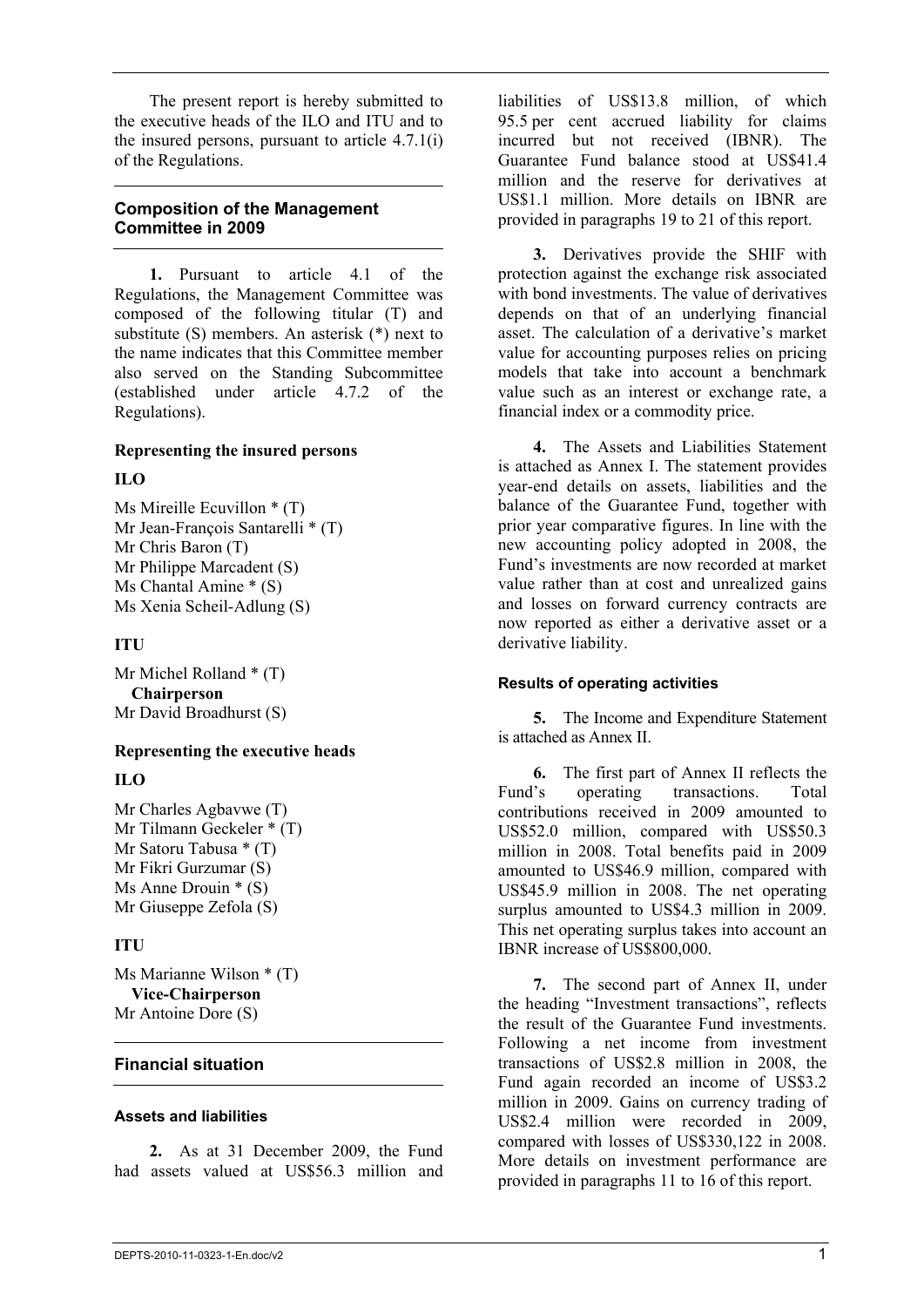**8.** Revaluation gains and losses on assets and liabilities are the result of exchange rate fluctuations of all the currencies, other than the US dollar, in which assets and liabilities are held. A revaluation gain of US\$1.2 million was recorded in 2009, compared with the US\$352,698 revaluation loss in 2008.

**9.** The Fund recorded a net operating surplus of US\$4.3 million in 2009, compared with a US\$2.3 million net operating surplus in 2008. The operating surplus was compounded by the aforementioned revaluation gain, as well as by net income from investment transactions. The Fund thus recorded an overall net gain of US\$8.7 million in 2009, versus a 2008 overall net gain of US\$4.8 million.

**10.** The average contribution per contributing member (insured person) in 2009 was US\$7,634, up 6.7 per cent from US\$7,152 in 2008. (Details relative to benefits are provided in paragraphs 28 to 36 of this report.)

#### **Investments**

**11.** In 2009, the ILO's Investment Committee continued to monitor the Fund's investments portfolio and to deliver guidelines and benchmarks on behalf of the Management Committee to the entity charged with the management of the Fund's investment portfolio. From 1 July 2009, Aberdeen Asset Management took over responsibility for management of the Fund's investment portfolio from Crédit Suisse Asset Management Ltd (CSAM) of London.

**12.** The portfolio is composed mainly of medium- and long-term fixed income securities and is hedged to the Swiss franc, although investments are held in a variety of currencies.

**13.** As at 31 December 2009, the market value of the portfolio was US\$48,437,001 (including US\$555,556 of accrued interest), compared with a 2008 market value of US\$43,975,482 (including US\$622,557 of accrued interest). Derivative assets totalled US\$1,076,140 at 31 December 2009 versus US\$4,220,129 in 2008.

**14.** Investments are held in various currencies and are translated into US dollars at the United Nations operational rate of exchange effective at 31 December.

**15.** Over the calendar year 2009, the return on the investment portfolio, based on market values and expressed in Swiss francs, was 0.96 per cent. Management fees charged were a fixed percentage of the market value of the portfolio, paid quarterly in arrears.

**16.** Aberdeen Asset Management has commented as follows on the 2009 investment performance:

Financial markets in general enjoyed a strong recovery from the gloom and doom sentiment of the first quarter of 2009. The improvement in sentiment since then has caused government bond yields to rise as investors switched into higher yielding, cheaply priced, non-government bonds and equity markets; and on fears that central banks would respond to stronger economic activity by raising interest rates. As a result these other so-called "risk assets" produced much higher absolute returns compared to government bonds over the period under review. In the debt markets high yield bonds and emerging market debt produced the strongest returns followed by investment grade non-government bonds.

The portfolio has benefited from a small exposure to high-quality investment grade non-government bonds; over the year the extra yield and the steady spread narrowing of these bonds relative to governments has made a positive contribution to returns. Government bond yields and yield curves were range bound for most of the second half of the year after the initial increase in the first half of 2009. Between January and June we added value by being underweight duration. In the rest of the year we traded the range both long and short as yields fell and increased. In addition we have added value by our underweight bond exposure in Greece, Spain, Ireland and Italy; as the bond markets are beginning to focus on the budget deficits and potential low growth in the peripheral European **economies** 

Over the 12 months to 31 December 2009, the investment portfolio achieved a total return before fees of 0.96 per cent, whereas the benchmark achieved a return of 0.43 per cent, an out performance of 0.53 per cent.

### **Guarantee Fund**

**17.** Article 3.8 of the SHIF Regulations sets the level of the Guarantee Fund at between one sixth  $(=$  six months) and one half  $(= 18)$ months) of Fund expenditure over the previous three financial years.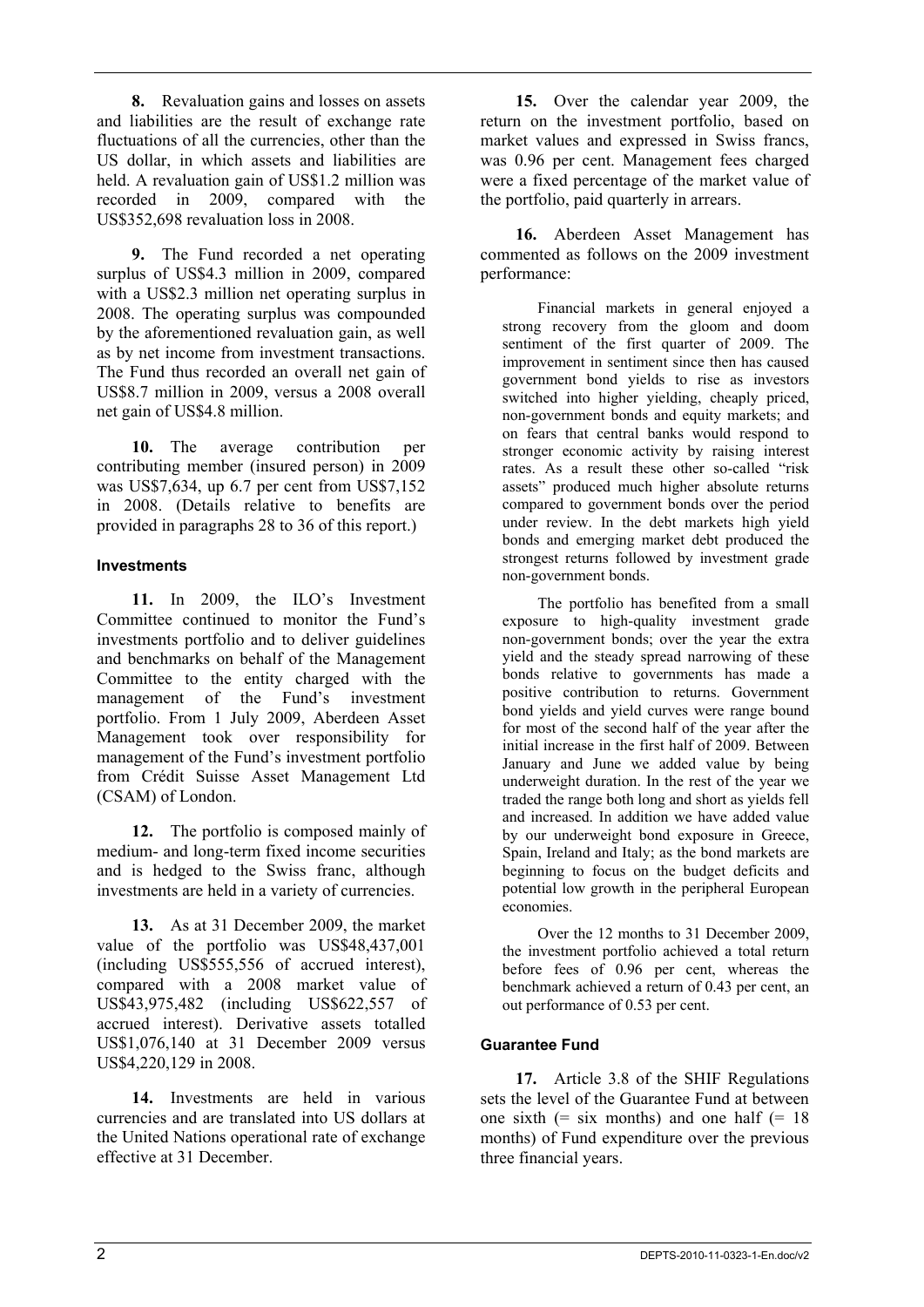**18.** The Guarantee Fund balance amounted to US\$41.4 million at year-end 2009, compared with US\$32.7 million at year-end 2008 (see Annex I). The level of the Guarantee Fund at 31 December of the year under review remained above the statutory minimum level of US\$22.6 million. However, that balance remained slightly (8.2 per cent) below the 2009 midpoint of US\$45.1 million.

**Figure 1. SHIF Guarantee Fund** (US\$ million)



#### **Accrued liability for claims incurred but not received (IBNR)**

**19.** The method used for calculating the IBNR provision is represented in paragraph 6(e) of the notes to the financial statements for the year ending 31 December as follows:

At the end of each financial period, a provision is made representing amounts yet to be claimed in respect of the financial period under review. For the 2009 financial period, the provision has been calculated based on the comparison between actual claims incurred but not received (IBNR) reported to end February of the year+1 financial period and actual end February experience recorded for prior years. The IBNR provision is the higher of: (i) the average percentage of IBNR reported in prior years, applied to actual IBNR reported to end February of the year+1 financial period and projected out to a year-end IBNR result; and (ii) the average percentage representing IBNR versus year**–**1 claims reported in prior years, applied to actual IBNR reported to end February of the year+1 financial period and projected out to a year-end IBNR result. As for the 2009 financial period, the IBNR provision has been calculated earlier than in prior years, the IBNR results have been adjusted to reflect the difference between the actual number of claims

received at the end of February 2010 and the average number of claims received at the end of February in prior years. Any difference between the provision calculated and actual claims paid is reflected in the financial statements of the period in which it becomes known.

**20.** Accrued liability for claims incurred prior to, or during the year under review, but not received by 31 December, appear under item 2 of "Liabilities" in the Assets and Liabilities Statement (Annex I) as "Accrued liability for unsettled claims".

**21.** The table hereunder provides details concerning the accrued IBNR liability amount shown in Annex I as "Accrued liability for unsettled claims". The method of IBNR calculation was audited by the SHIF's External Auditors for the year 2006. This method has remained unchanged for following years.

#### **Figure 2. Summary of benefits paid in 2009 for claims incurred in prior years**

| Insurance year                   | Benefits paid (US\$) |
|----------------------------------|----------------------|
| Years prior to 2007              | 92 657               |
| 2007                             | 327 597              |
| 2008                             | 12 000 358           |
| IBNR at year-end 2009 (actual)   | 12 420 612           |
| IBNR at year-end 2009 (forecast) | 12 400 000           |
| Variance actual IBNR vs forecast | $-20612$             |
| IBNR at year-end 2010 (forecast) | 13 200 000           |
| <b>IBNR</b> increase             | 800 000              |
|                                  |                      |

#### **Trends in membership**

#### **Overall trend**

**22.** The total number of persons insured on 31 December of the year under review (excluding voluntarily covered dependants) was 13,669, compared with 13,554 on 31 December 2008.



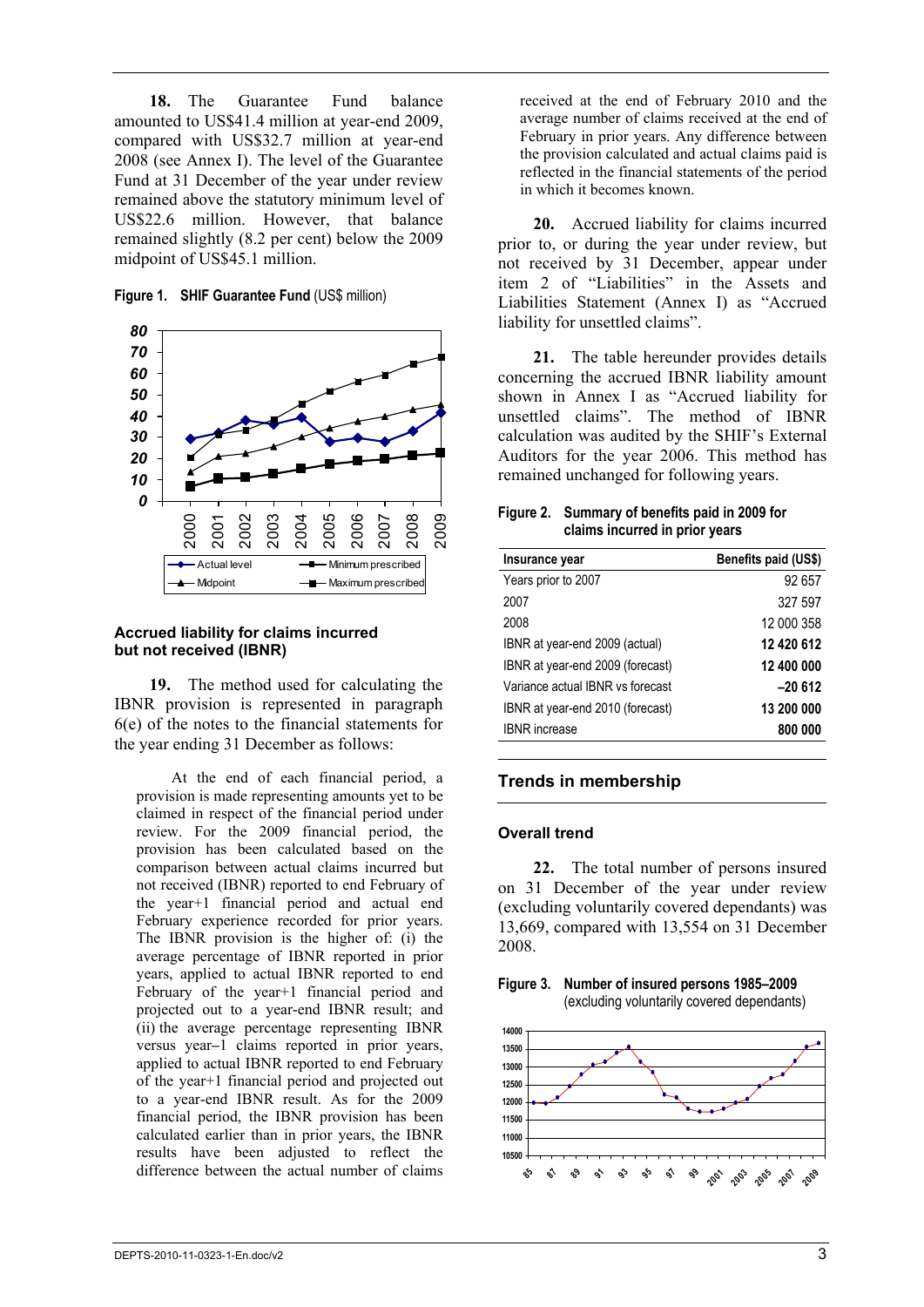**23.** In 2009, the number of insured persons contributing to the Fund was 6,811 (see Annex V for details). The distribution of insured persons was 76.3 per cent ILO versus 23.7 per cent ITU. The proportion of retired insured persons grew from 43.0 per cent of all insured persons in 2008 to 43.6 per cent in 2009.



# **Figure 4. Composition of the body of insured persons**

#### **Automatically covered dependants**

**24.** The number of dependants (excluding voluntarily covered dependants) stood at 6,858 in 2009, versus 6,832 in 2008. The number of automatically covered dependants per active insured person was 1.41 in 2009, level with 2008. The number of automatically covered dependants per retired insured person was 0.49 in 2009, also level with 2008.

#### **Voluntarily covered dependants**

**25.** The number of voluntarily covered dependants stood at 647 at year-end 2009, down from 654 at the end of 2008. At year-end 2009, the number of voluntarily covered children was 525 (81.1 per cent of the total), the number of voluntarily covered spouses was 104 (16.07 per cent of the total) and the number of voluntarily covered parents and parents-in-law was 17 (2.6 per cent of the total).

**26.** A summary of the annual and cumulative results of this group for the years 2000 through 2009 is set out in Annex IV. The five-year cumulative loss for the voluntarily covered dependants' category stands at US\$130,387. The five-year cumulative loss for the voluntarily covered parents and parents-inlaw segment is US\$667,278, representing a 158.1 per cent five-year loss ratio. Benefits paid in respect of voluntarily covered parents and parents-in-law over the past five years amount to US\$1,816,369, representing 16.0 per cent of total benefits paid in respect of voluntarily covered dependants.

**27.** Under article 3.5 of the Fund's Regulations, contribution rates in respect of voluntarily covered dependants have to be set so as to make this group self-supporting, with no contribution being paid by the organizations for this category of protected persons. An increase in contribution rates in respect of voluntarily covered dependants became effective on 1 April 2009 and the group was self-supporting during the period under review, producing a 92.0 per cent loss ratio.

### **Benefits statistics**

#### **Trends in expenditure**

**28.** Total benefits paid increased from US\$45.9 million in 2008 to 46.9 million in 2009. Benefits in 2009 were thus up 2.3 per cent over the prior year. Benefits paid in reimbursement of costs incurred in Switzerland represent some two-thirds of the total, as reflected in figure 5 below.

#### **Figure 5. Distribution by providing country for reimbursements made in 2009**



**29.** In 2009, the benefits paid per contributing member (insured person) amounted to US\$6,559, up from US\$6,453 in 2008. These figures do not include benefits paid in respect of persons covered under article 1.6 ("Voluntarily covered dependants") of the SHIF Regulations. Benefits paid per person protected by the Fund (excluding voluntarily covered dependants) in 2009 amounted to US\$3,268, compared with US\$3,200 in 2008. During the period under review, the yearly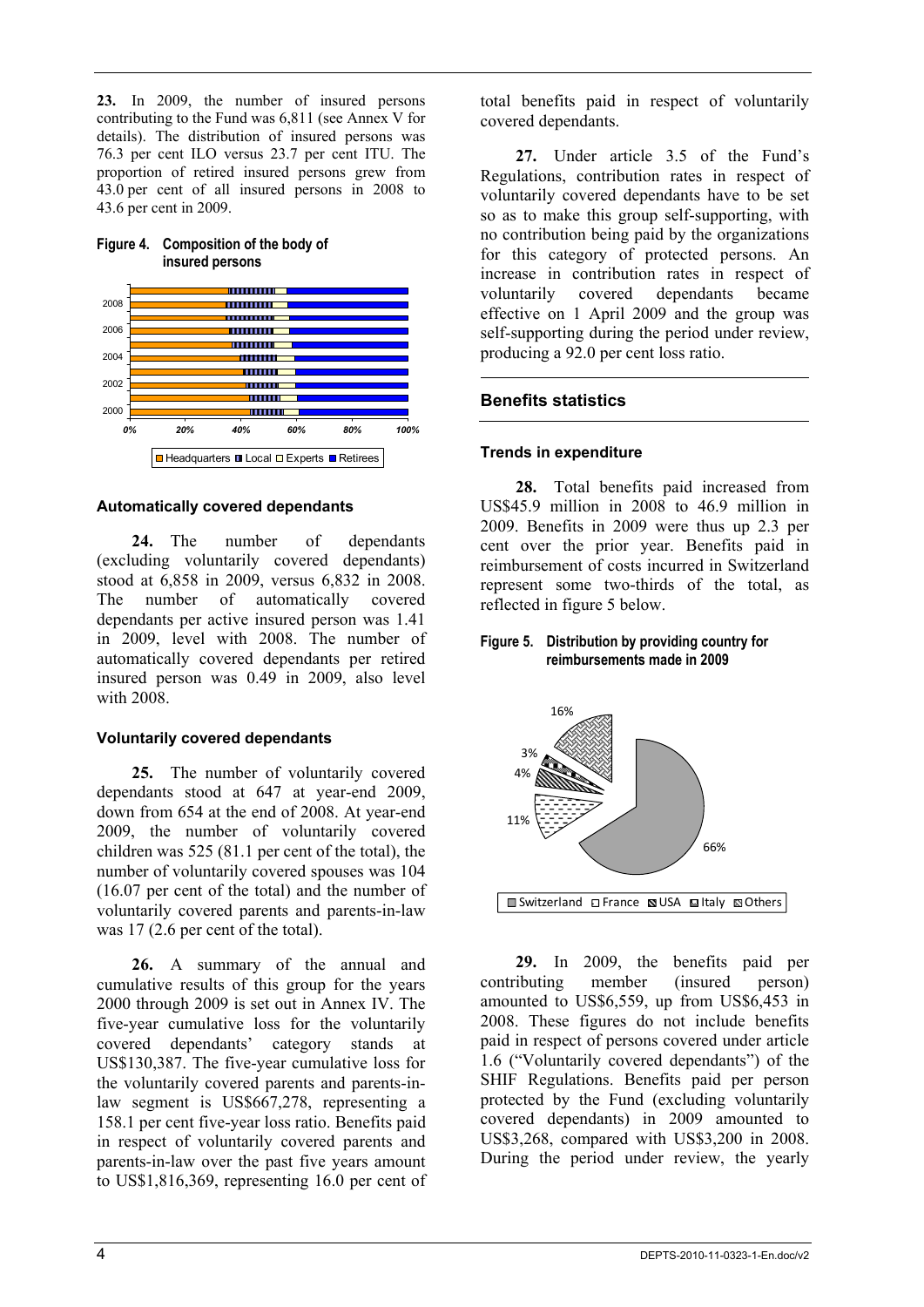increase in benefits paid per insured person averaged 1.64 per cent.

**30.** The overall loss ratio for the period under review was 90.2 per cent, level with 2008. This loss ratio does not take into account contributions received and benefits paid in respect of persons covered under article 1.6 ("Voluntarily covered dependants") of the SHIF Regulations. The 2009 loss ratios per category of insured persons were 58.4 per cent (active staff category) and 127.9 per cent (retiree category). The 2008 loss ratios for the active staff and retiree categories were 62.0 per cent and 123.1 per cent respectively.

**31.** In the year under review, medical care provided in hospitals constituted the single largest item of expenditure, accounting for 35.8 per cent of the 2009 total. Doctors' services and medication constituted the second and third largest items of expenditure, respectively accounting for 12.4 and 11.9 per cent of the year total, while dental care and nursing care accounted respectively for 8.4 and 7.5 per cent of the total. There was no material variance in 2009 expenditure percentages compared with prior year expenditure percentages.

**32.** Benefit expenditure is detailed in Annex VI. Figure 6 shows the relative benefit volumes in each of the three major categories of expenditure (inpatient care, outpatient care and dental care). Inpatient care accounted for 53.5 per cent of the 2009 total claim volume and outpatient care for 34.2 per cent of the total claim volume. There continues to be a slow increase in the benefit volume associated with inpatient care as a percentage of the total benefit volume. Over a five-year period, this percentage has itself increased by 12.2 per cent.

**33.** The **inpatient category** comprises the benefits for all types of institutional care. This relates in particular to hospitalization for treatment, examination or diagnosis, nursing care, post-operative convalescence and cures, including accommodation and medical care.

**34.** The **outpatient category** comprises doctors' fees, psychiatry and psychoanalysis, medical imagery, laboratory tests, prescribed medications, physiotherapy.





#### **Supplementary benefits**

**35.** Pursuant to article 2.5 of the SHIF Regulations, the Fund pays supplementary benefits where approved expenses in respect of an insured person and his/her dependants exceed a yearly US dollar threshold. The amount of supplementary benefits paid over the period under review was US\$3,005,372 versus US\$2,954,994 in 2008. Supplementary benefit expenditure represented 6.4 per cent of total benefits paid in 2009, level with the 2008 percentage.

**36.** Supplementary benefits were received by 631 insured persons in 2009 versus 684 insured persons in 2008. In 2009, 86.5 per cent of supplementary benefits were paid to insured persons who are retirees versus 86.9 per cent in 2008.

#### **Maximum annual liability and large claims**

**37.** At year-end 2009, 1,392 families had submitted claims with approved medical expenses totalling over US\$10,000, compared with 1,420 families at year-end 2008. Of these, 54 families had submitted claims with approved medical expenses exceeding US\$100,000, level with 2008.

**38.** In 2009, the Fund's maximum annual liability per family remained set at US\$150,000. With the approval of the Management Committee, this maximum annual liability was exceeded in 15 cases.

### **Administration**

**39. External audit** – Pursuant to article 4.14 of the SHIF Regulations, the Office of the Auditor General of Canada and the Swiss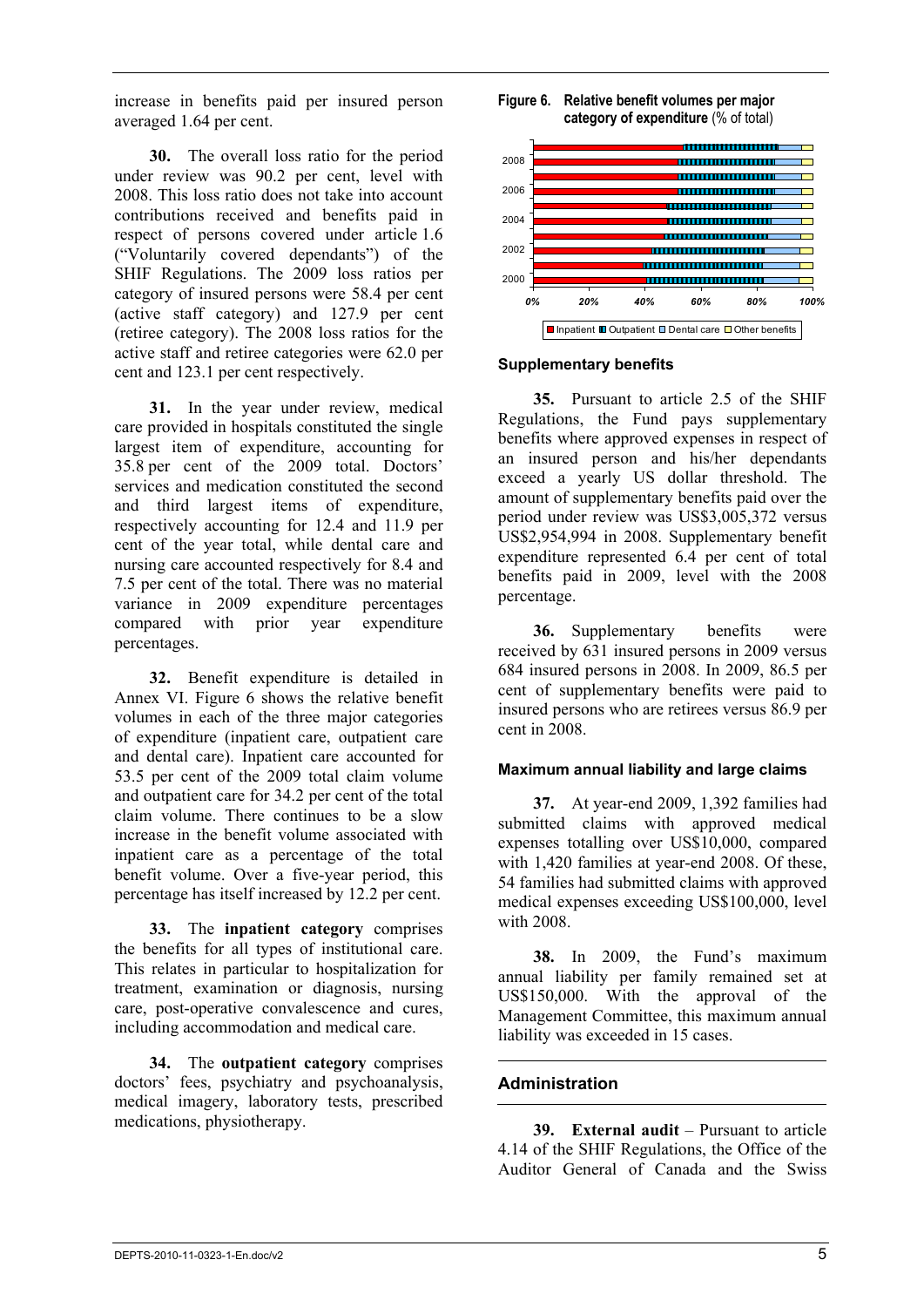Federal Audit Office, jointly appointed the SHIF's External Auditors, carried out an audit of the Fund's financial statements for the financial year ended 31 December 2009. The External Auditors jointly issued an unqualified audit opinion. The financial statements and the independent auditor's report have been posted on the SHIF website and can be accessed using the following link:

http://www.ilo.org/public/english/bureau/pers/ shif/fs09.pdf.

**40. Claims settlement** – The period under review ended with an unsettled (regardless of cause) claim balance of 3.2 per cent of the total number of claims submitted for reimbursement. The Fund's Claims Adjusters processed 51,911 claims (ILO, ITU and ILO/ITC Turin combined) versus 51,565 claims in 2008. A total of 161,723 invoices was examined in 2009 versus 164,019 in 2008. Claims settled at the ILO represented 77.4 per cent of the total. Claims settled at the ITU represented 22.6 per cent of the total

**41. Main activities of the Management Committee** – The Management Committee met five times in 2009. It monitored the functioning of the secretariat and the Fund's financial situation. The following issues are highlighted in view of their importance:

**Voluntarily covered dependants:** To improve financial results in respect of persons insured under article 1.6 of the SHIF Regulations, the Management Committee decided to increase monthly contributions as follows from 1 April 2009:

- Voluntarily covered child: from US\$190 to US\$240.
- Voluntarily covered spouse: from US\$400 to US\$510.
- Voluntarily covered parent or parent-inlaw: from US\$1,000 to US\$1,310.

Michel Rolland Chairperson

Geneva, 20 October 2010

The Management Committee continued its review of the provisions governing articles 1.6 and 3.5 of the Fund's Regulations and Administrative Rules. Amendments to certain conditions of eligibility and insurance, in particular in respect of secondary dependants (parents and parents-in-law), were considered, as well as alternatives to the existing method of establishing financial equilibrium. The Management Committee commissioned an actuarial study aimed at assessing the financial impacts of changes to the conditions of eligibility and insurance.

**Schedule of benefits:** During the period under review, the Management Committee examined avenues for the revision of Code 2.2 ("Accommodation in a hospital or clinic") of the SHIF Administrative Rules. These revisions are aimed at ensuring that, where a global charge is made in respect of inpatient treatment, the portion of that charge attributed to accommodation efficiently reflects usual, customary and reasonable accommodation costs.

**42. Activities of the Standing Subcommittee:**

- **Special cases:** Special cases correspond to situations which require interpretation of the Regulations and Administrative Rules, or which call for exceptions thereto, in accordance with articles 1.7 or 2.2(3) of the SHIF Regulations. They are examined by the Standing Subcommittee, which reports to the Management Committee. The Standing Subcommittee met twice in 2009 and examined 26 special cases.
- **Figure**: No fraudulent insurance claims were found to have been submitted during the period under review.

Clifford Kunstler Executive Secretary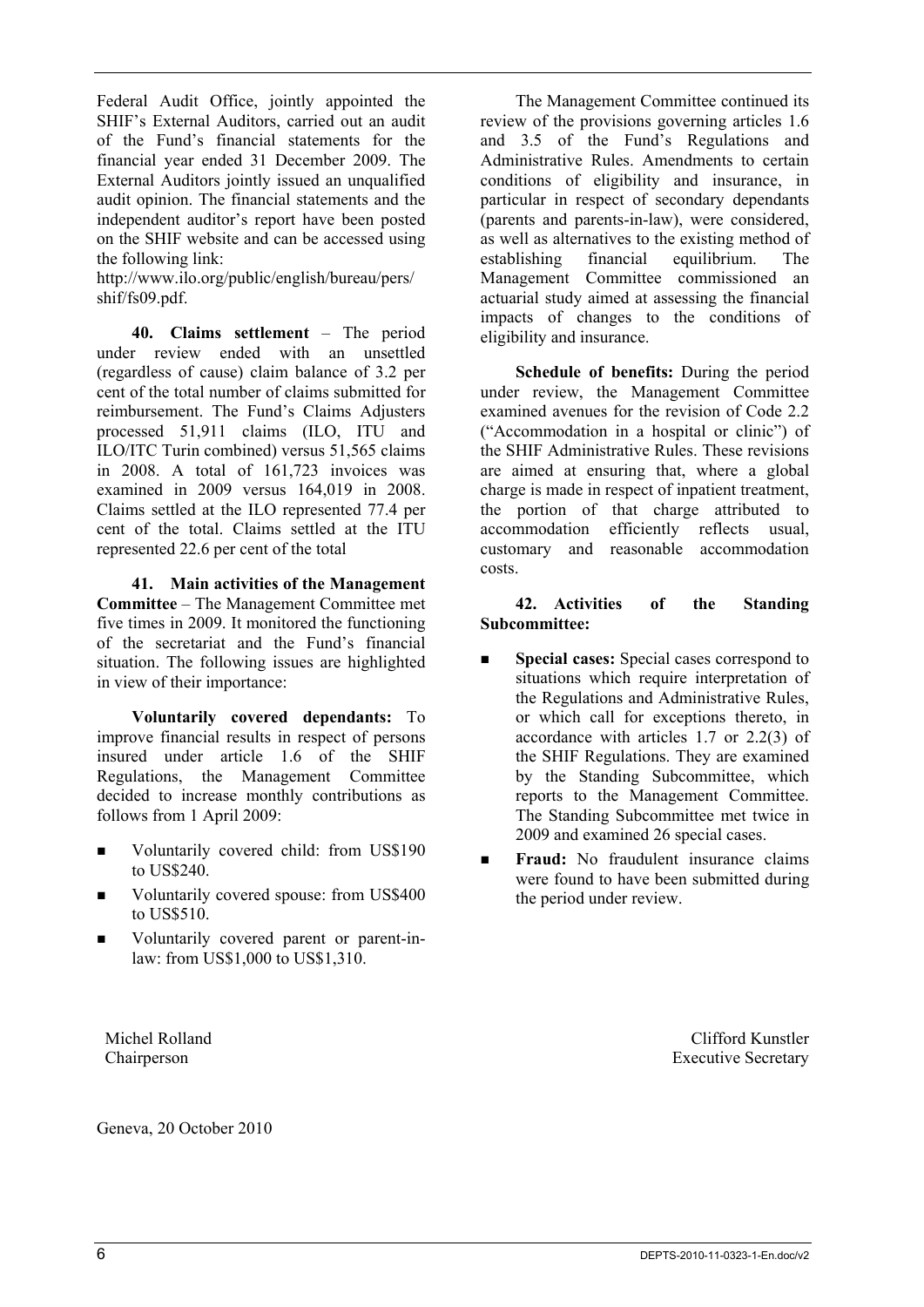#### ANNEX I

#### **ILO-ITU Staff Health Insurance Fund Assets and Liabilities Statement as at 31 December 2009**

#### **(in US Dollars)**

| <b>ASSETS</b>                  |                                                                         | <b>ILO</b>            | <b>ITU</b>           | <b>Total 2009</b>       | <b>Total 2008</b>       |
|--------------------------------|-------------------------------------------------------------------------|-----------------------|----------------------|-------------------------|-------------------------|
| 1. Cash                        | Term deposits                                                           |                       |                      |                         |                         |
| 2. Debtors                     | Advances and other accounts receivable<br>Other debtors                 | 318'925<br>6'043'348  | 7'444<br>430'553     | 326'369<br>6'473'901    | 253'102<br>1'417'655    |
|                                | 3. Investments Held with Aberdeen Asset Management<br>Derivative assets | 37'931'462<br>882'435 | 9'949'983<br>193'705 | 47'881'445<br>1'076'140 | 43'352'925<br>4'220'129 |
| 4. Other                       | Accrued investment income                                               | 436'477               | 119'079              | 555'556                 | 622'557                 |
|                                | <b>TOTAL</b>                                                            | 45'612'647            | 10'700'764           | 56'313'411              | 49'866'368              |
| <b>LIABILITIES</b>             |                                                                         |                       |                      |                         |                         |
| 1. Creditors                   | Prepaid contributions<br>Other creditors                                | 547'476<br>57'836     | 12'692               | 547'476<br>70'528       | 470'524<br>54'366       |
|                                | 2. Accrued liability for unsettled claims                               | 9'504'000             | 3'696'000            | 13'200'000              | 12'400'000              |
|                                | <b>TOTAL</b>                                                            | 10'109'312            | 3'708'692            | 13'818'004              | 12'924'890              |
|                                | <b>EXCESS OF ASSETS OVER LIABILITIES</b>                                | 35'503'335            | 6'992'072            | 42'495'407              | 36'941'478              |
| <b>SHIF Guarantee Fund</b>     |                                                                         |                       |                      |                         |                         |
|                                | Balance brought forward from previous year                              | 26'990'691            | 5'730'658            | 32'721'349              | 27'961'919              |
|                                | Total surplus/(deficit) for the year                                    | 7'630'209             | 1'067'709            | 8'697'918               | 4'759'430               |
| <b>Guarantee Fund Balance</b>  |                                                                         | 34'620'900            | 6'798'367            | 41'419'267              | 32'721'349              |
| <b>Reserve for Derivatives</b> |                                                                         |                       |                      |                         |                         |
|                                | Balance brought forward from previous year                              | 3'333'902             | 886'227              | 4'220'129               | 170'059                 |
|                                | Adjustment for derivative assets for the year                           | (2'451'467)           | (692'522)            | (3'143'989)             | 4'050'070               |
|                                | <b>Reserve for Derivatives Balance</b>                                  | 882'435               | 193'705              | 1'076'140               | 4'220'129               |
|                                | RESERVE AND FUND BALANCE at 31 December                                 | 35'503'335            | 6'992'072            | 42'495'407              | 36'941'478              |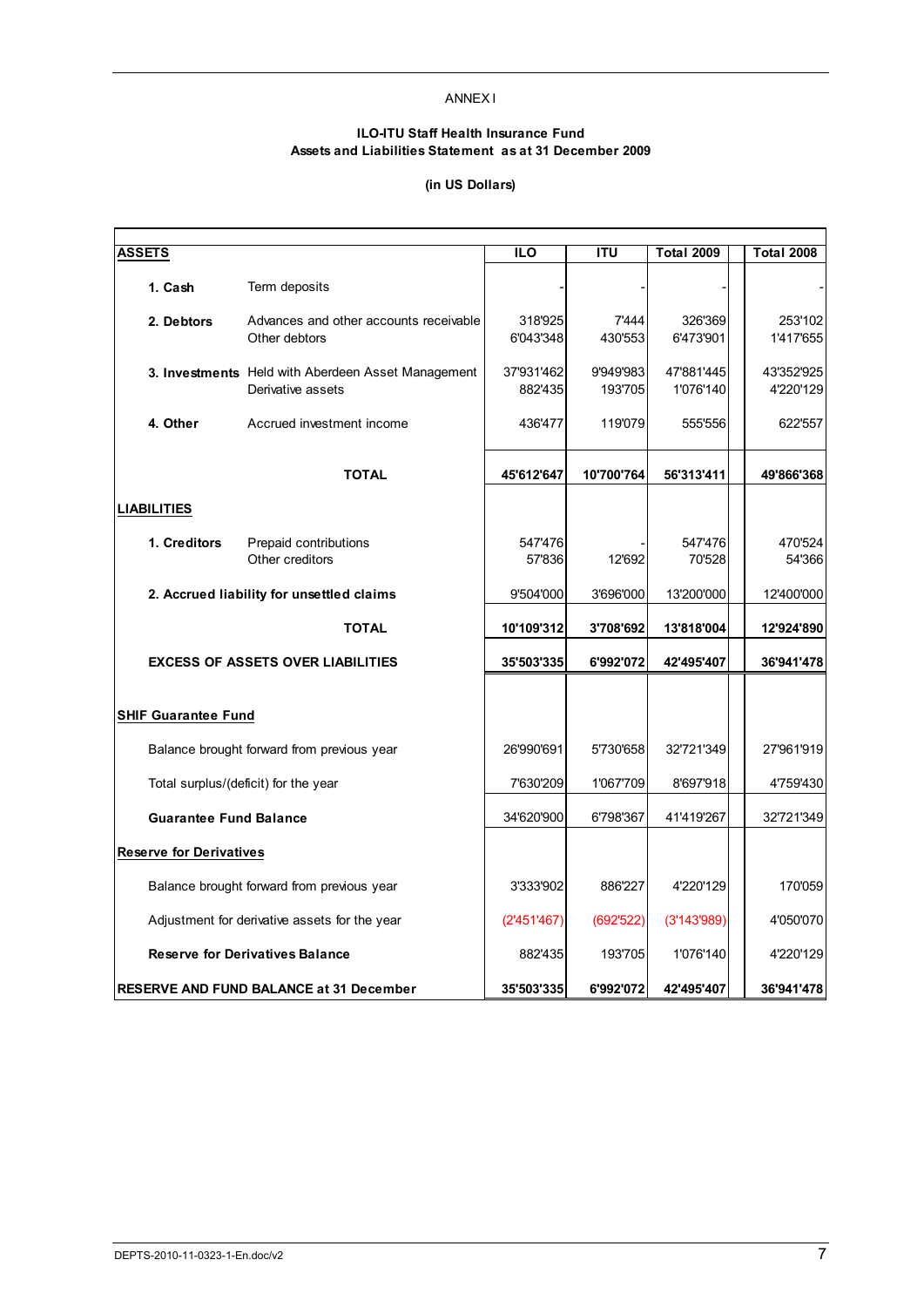#### ANNEX II

#### **ILO-ITU Staff Health Insurance Fund Income and Expenditure Statement for the year ended 31 December 2009**

#### **(in US Dollars)**

| <b>OPERATING TRANSACTIONS</b>  |                    |                                                     | <b>ILO</b>  | <b>ITU</b> | <b>Total 2009</b> | <b>Total 2008</b> |
|--------------------------------|--------------------|-----------------------------------------------------|-------------|------------|-------------------|-------------------|
|                                |                    |                                                     |             |            |                   |                   |
| 1. Contributions               |                    | Active staff including experts                      | 10'099'188  | 3'391'201  | 13'490'389        | 13'001'640        |
| received                       |                    | Active staff - Organizations                        | 10'012'039  | 3'338'210  | 13'350'249        | 12'790'095        |
|                                |                    | Retired/survivors                                   | 5'560'996   | 2'010'483  | 7'571'479         | 7'427'590         |
|                                |                    | Retired/survivors - Organizations                   | 11'121'173  | 4'020'967  | 15'142'140        | 14'855'182        |
|                                |                    | Voluntary                                           | 1'691'266   | 748'239    | 2'439'505         | 2'195'825         |
|                                |                    |                                                     |             |            |                   |                   |
|                                |                    | <b>TOTAL CONTRIBUTIONS</b>                          | 38'484'662  | 13'509'100 | 51'993'762        | 50'270'332        |
|                                |                    |                                                     |             |            |                   |                   |
|                                |                    | Active staff including experts                      | 10'863'595  | 4'820'534  | 15'684'129        | 15'980'640        |
| 2. Benefits paid               |                    |                                                     |             |            |                   |                   |
|                                |                    | Retired/survivors                                   | 21'485'464  | 7'564'573  | 29'050'037        | 27'420'005        |
|                                |                    | Voluntary                                           | 1'458'001   | 786'601    | 2'244'602         | 2'510'305         |
|                                |                    | Less: Recoveries from third parties                 | (58'768)    | (922)      | (59'690)          | (25'536)          |
|                                |                    |                                                     |             |            |                   |                   |
|                                |                    | <b>TOTAL BENEFITS</b>                               | 33'748'292  | 13'170'786 | 46'919'078        | 45'885'414        |
|                                |                    |                                                     |             |            |                   |                   |
|                                |                    | 3. Net surplus/(deficit) in contributions income    |             |            |                   |                   |
|                                | over benefits paid |                                                     | 4'736'370   | 338'314    | 5'074'684         | 4'384'918         |
|                                |                    |                                                     |             |            |                   |                   |
|                                |                    | 4. Increase/(decrease) in accrued liability for     |             |            |                   |                   |
|                                | unsettled claims   |                                                     | 700'000     | 100'000    | 800'000           | 2'100'000         |
|                                |                    |                                                     |             |            |                   |                   |
| 5. Exchange gains/(losses)     |                    |                                                     | (2'900)     | (585)      | (3'485)           | 10'763            |
|                                |                    |                                                     |             |            |                   |                   |
| 6. Sundry expenses             |                    |                                                     | 1'209       |            | 1'209             | 793               |
|                                |                    |                                                     |             |            |                   |                   |
|                                |                    | 7. Net operating surplus/(deficit)                  | 4'032'261   | 237'729    | 4'269'990         | 2'294'888         |
|                                |                    |                                                     |             |            |                   |                   |
|                                |                    |                                                     |             |            |                   |                   |
|                                |                    |                                                     |             |            |                   |                   |
| <b>INVESTMENT TRANSACTIONS</b> |                    |                                                     |             |            |                   |                   |
|                                |                    |                                                     |             |            |                   |                   |
|                                |                    | 8. Interest & other income received                 | 1'258'751   | 284'364    | 1'543'115         | 1'512'311         |
|                                |                    | 9. Capital gains/(losses) on investment sold        | 501'406     | 110'065    | 611'471           | 413'320           |
|                                |                    | 10. Unrealized gains/(losses) on investment         | (1'030'465) | (226'200)  | (1'256'665)       | 1'369'813         |
|                                |                    | Sub-total                                           | 729'692     | 168'229    | 897'921           | 3'295'444         |
|                                |                    |                                                     |             |            |                   |                   |
|                                |                    | 11. Gains/(losses) on currency trading:             |             |            |                   |                   |
|                                |                    | On purchase and sales                               | 1'991'608   | 431'405    | 2'423'013         | (330'122)         |
|                                |                    | Sub-total                                           | 1'991'608   | 431'405    | 2'423'013         | (330'122)         |
|                                |                    |                                                     |             |            |                   |                   |
|                                |                    | <b>Total investment income</b>                      | 2'721'300   | 599'634    | 3'320'934         | 2'965'322         |
|                                |                    |                                                     |             |            |                   |                   |
| 12. Expenditure:               |                    |                                                     |             |            |                   |                   |
|                                |                    | Investment management fees                          | 116'191     | 23'427     | 139'618           | 148'082           |
|                                |                    | <b>Total investment expenditure</b>                 | 116'191     | 23'427     | 139'618           | 148'082           |
|                                |                    |                                                     |             |            |                   |                   |
|                                |                    | 13. Net income/(loss) on investments                | 2'605'109   | 576'207    | 3'181'316         | 2'817'240         |
|                                |                    |                                                     |             |            |                   |                   |
| 14. Net surplus/(deficit)      |                    |                                                     | 6'637'370   | 813'936    | 7'451'306         | 5'112'128         |
|                                |                    |                                                     |             |            |                   |                   |
|                                |                    |                                                     |             |            |                   |                   |
|                                |                    | 15. Revaluation gain/(loss) on assets & liabilities | 992'839     | 253'773    | 1'246'612         | (352'698)         |
|                                |                    |                                                     |             |            |                   |                   |
|                                |                    |                                                     |             |            |                   |                   |
|                                |                    | <b>NET RESULT FOR THE YEAR</b>                      | 7'630'209   | 1'067'709  | 8'697'918         | 4'759'430         |
|                                |                    |                                                     |             |            |                   |                   |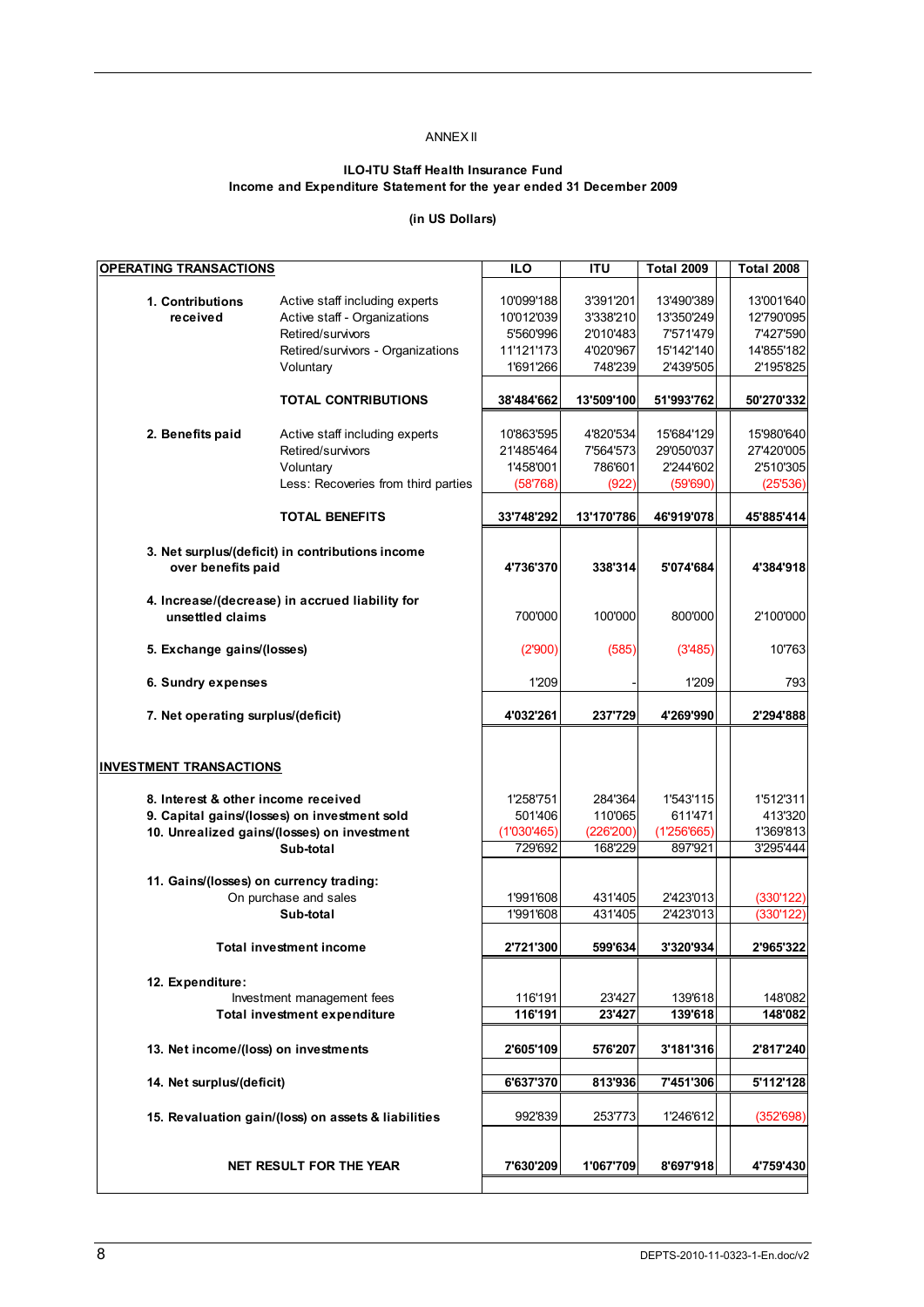#### **Annex III**

#### **Guarantee Fund 2000-2009** (in US dollars)

| <b>Accounts year</b>                               | 2000       | 2001       | 2002       | 2003       | 2004       | 2005             | 2006       | 2007       | 2008       | 2009       |
|----------------------------------------------------|------------|------------|------------|------------|------------|------------------|------------|------------|------------|------------|
| Guarantee Fund                                     | 29'184'544 | 32'050'022 | 37'824'157 | 36'157'195 | 39'148'470 | 28'096'763       | 29'539'253 | 27'961'919 | 32'721'349 | 41'419'267 |
| Benefit expenditure                                | 21'069'924 | 21'816'590 | 24'084'102 | 31'040'332 | 35'907'731 | 36'260'292       | 40'111'730 | 42'560'551 | 45'885'414 | 49'919'078 |
| Minimum level                                      | 6'928'843  | 10'593'764 | 11'161'769 | 12'823'504 | 15'172'027 | 17'201'393       | 18'713'292 | 19'822'095 | 21'426'283 | 22'560'841 |
| Maximum level                                      | 20'786'530 | 31'781'293 | 33'485'308 | 38'470'522 | 45'516'082 | 51'604'178       | 56'139'876 | 59'466'286 | 64'278'848 | 67'682'523 |
| Ratio: actual level/maximum level                  | 40.۱       | 1.01       | 1.13       | 0.93       | 0.86       | 0.54             | 0.53       | 0.47       | 0.51       | 0.61       |
| Swiss franc to US dollar exchange rate at year-end | .76 ،      | 1.65       | 49. ،      | l.30       | 1.14       | 1.3 <sup>4</sup> | l.21       | 1.12       | 1.19       | 1.00       |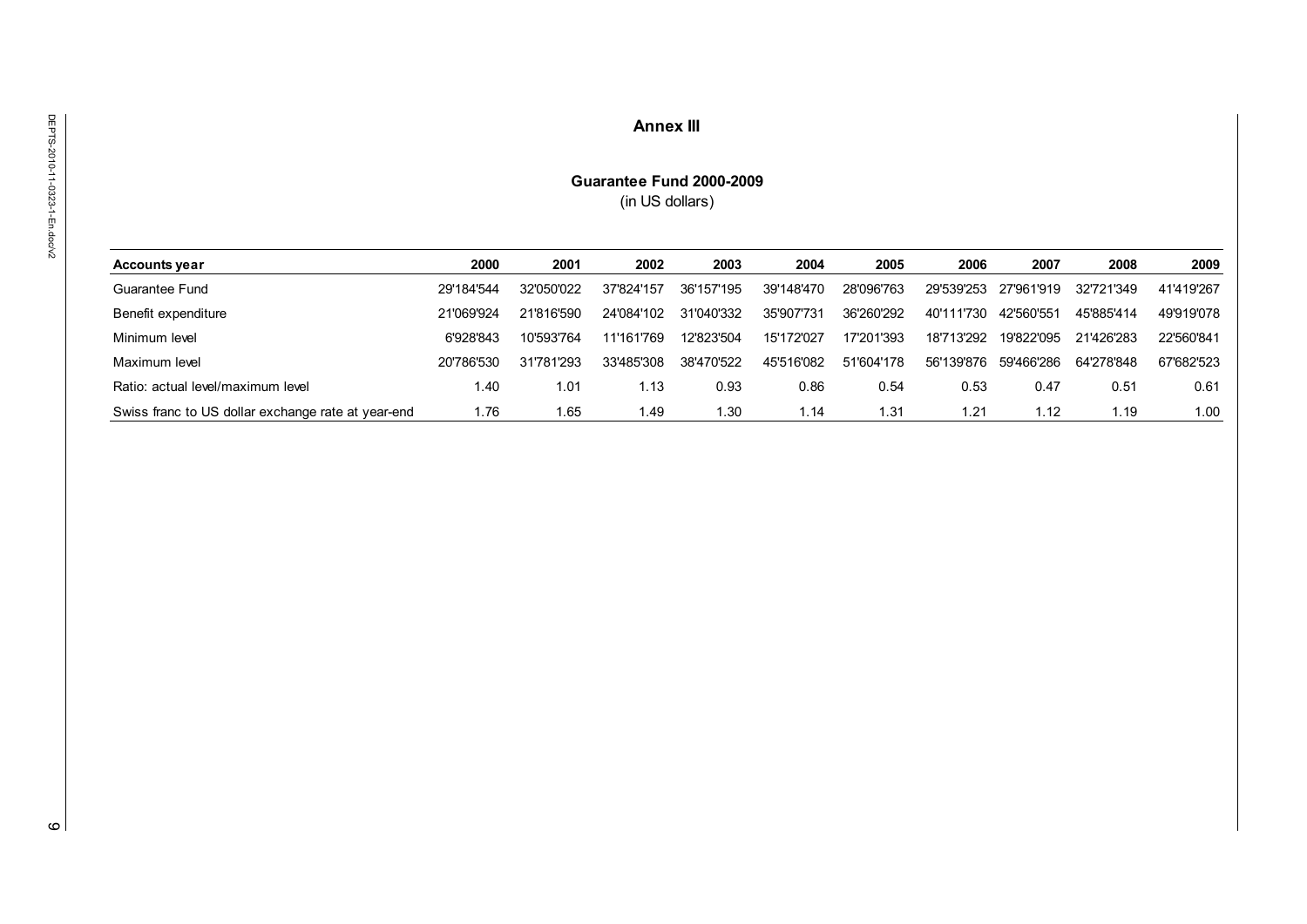# **Annex IV**

# **Voluntarily covered dependants (VCD): Summary of annual and cumulative results 2000-2009**

| Year | <b>Number</b><br>of dependants<br>covered | <b>Contributions</b><br>received<br>(US dollars) | <b>Benefits</b><br>paid<br>(US dollars) | Operational<br>balance | <b>Cumulative</b><br>result | <b>Benefit paid</b><br>per US dollar<br>contributed |
|------|-------------------------------------------|--------------------------------------------------|-----------------------------------------|------------------------|-----------------------------|-----------------------------------------------------|
| 2000 | 661                                       | 1'145'744                                        | 1'301'601                               | $-155'857$             | $-155'857$                  | 1.13                                                |
| 2001 | 723                                       | 1'249'596                                        | 1'320'989                               | $-71'393$              | $-227'250$                  | 1.05                                                |
| 2002 | 706                                       | 1'315'628                                        | 1'391'197                               | $-75'569$              | $-302'819$                  | 1.05                                                |
| 2003 | 736                                       | 1'415'079                                        | 1'702'492                               | $-287'413$             | -590'232                    | 1.20                                                |
| 2004 | 740                                       | 1'704'414                                        | 1'856'579                               | $-152'165$             | -742'397                    | 1.08                                                |
| 2005 | 704                                       | 2'034'409                                        | 2'000'673                               | 33'736                 | -708'661                    | 0.98                                                |
| 2006 | 666                                       | 2'061'438                                        | 2'035'428                               | 26'010                 | $-682'651$                  | 0.99                                                |
| 2007 | 660                                       | 2'072'721                                        | 2'143'277                               | -70'556                | -753'207                    | 1.03                                                |
| 2008 | 654                                       | 2'195'825                                        | 2'510'305                               | $-314'480$             | $-1'067'687$                | 1.14                                                |
| 2009 | 647                                       | 2'439'505                                        | 2'244'602                               | 194'903                | $-872784$                   | 0.92                                                |
|      | TOTAL                                     | 17'634'359                                       | 18'507'143                              |                        |                             | 1.05                                                |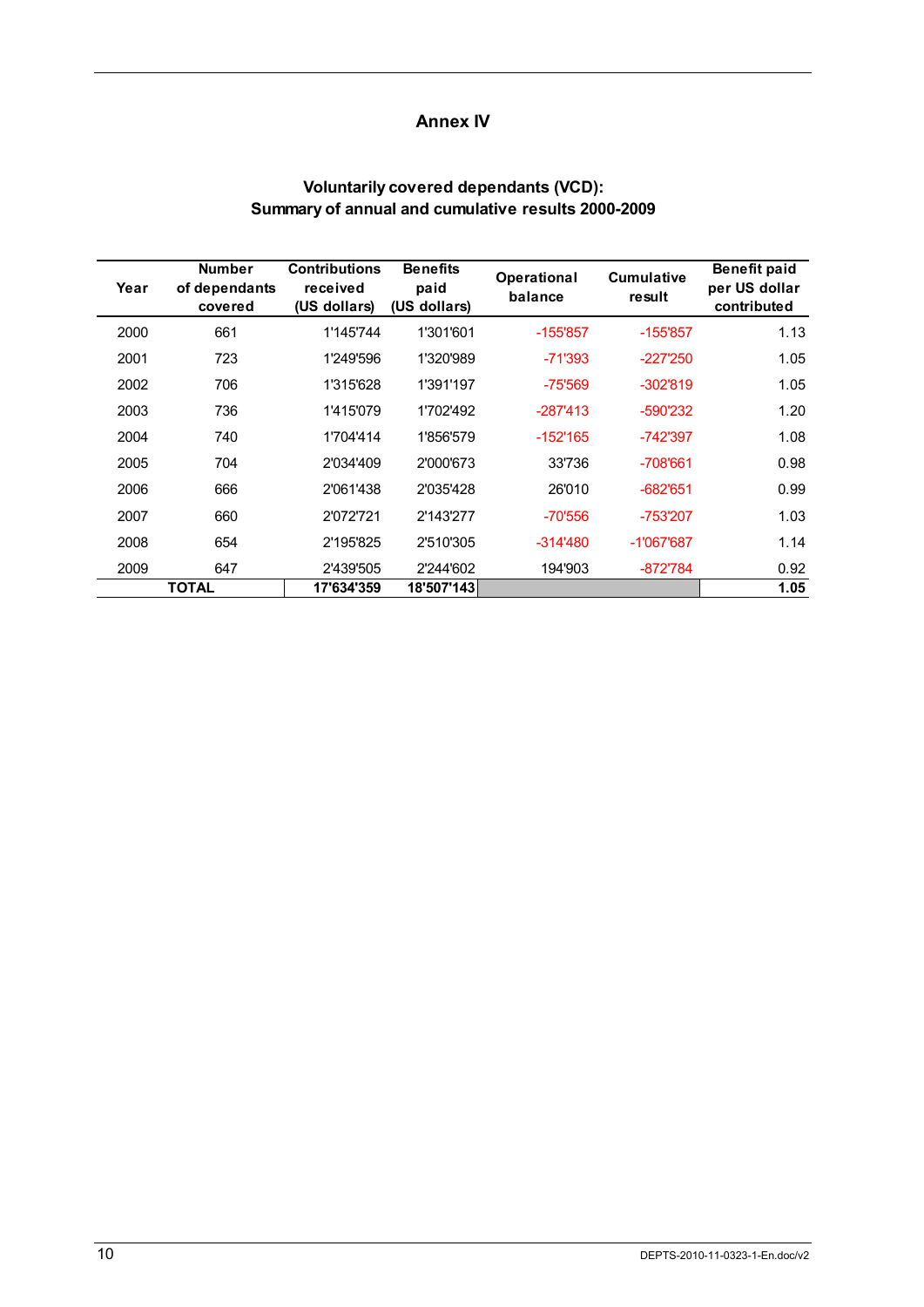| ï  |
|----|
|    |
|    |
| ć  |
|    |
|    |
|    |
|    |
|    |
|    |
|    |
|    |
| ř. |
| ļ  |
|    |
|    |
|    |
|    |
|    |
|    |
| ī  |
|    |
|    |
|    |
|    |
|    |
|    |
|    |

| Category                                    |     |     |     |     |     | <b>Paying members</b> |     |         |                                                                                                                                                                                                 |     |     |     |                                           |     |     | Dependants |     |     |                             |     |       |             |       |       |                               |       | <b>Total insured persons</b> |                            |       |  |  |  |
|---------------------------------------------|-----|-----|-----|-----|-----|-----------------------|-----|---------|-------------------------------------------------------------------------------------------------------------------------------------------------------------------------------------------------|-----|-----|-----|-------------------------------------------|-----|-----|------------|-----|-----|-----------------------------|-----|-------|-------------|-------|-------|-------------------------------|-------|------------------------------|----------------------------|-------|--|--|--|
| Year's average                              |     |     |     |     |     |                       |     |         | 2000 2001 2002 2003 2004 2005 2006 2007 2008 2009 2000 2001 2002 2003 2004 2005 2006 2007 2008 2009                                                                                             |     |     |     |                                           |     |     |            |     |     |                             |     | 2000  | 2001        | 2002  |       | 2003 2004                     |       |                              | 2005 2006 2007 2008        |       |  |  |  |
| <b>ILO</b>                                  |     |     |     |     |     |                       |     |         |                                                                                                                                                                                                 |     |     |     |                                           |     |     |            |     |     |                             |     |       |             |       |       |                               |       |                              |                            |       |  |  |  |
| Headquarters and<br>Field project personnel |     |     |     |     |     |                       |     |         | 1'916 1'944 1'887 1'959 2'047 1'882 1'828 1'827 1'877 1'857 2'348 2'390 2'316 2'378 2'531 2'344 2'289 2'285 2'363 2'368                                                                         |     |     |     |                                           |     |     |            |     |     |                             |     | 4'264 | 4'334       | 4'203 | 4'337 | 4'578                         | 4'226 |                              | 4'117 4'112 4'240          |       |  |  |  |
| <b>External offices</b>                     | 667 | 622 | 669 | 733 | 804 |                       |     |         | 957 1'027 1'143 1'128 1'159 1'214 1'118 1'221 1'217 1'305 1'595 1'635 1'833 1'964 1'955                                                                                                         |     |     |     |                                           |     |     |            |     |     |                             |     | 1'881 | 1'740       | 1'890 | 1'950 | 2'109                         | 2'552 | 2'662                        | 2'976                      | 3'092 |  |  |  |
| Former officials and<br>survivors           |     |     |     |     |     |                       |     |         | 1'680 1'747 1'793 1'835 1'886 1'963 2'025 2'060 2'143 2'180                                                                                                                                     |     | 948 | 986 | 999                                       | 994 | 993 |            |     |     | 989 1'031 1'048 1'083 1'098 |     | 2'628 | 2'733       | 2'792 | 2'829 | 2'879                         | 2'952 |                              | 3'056 3'108                | 3'226 |  |  |  |
| <b>TOTAL</b>                                |     |     |     |     |     |                       |     |         | 4'263 4'313 4'349 4'527 4'737 4'802 4'880 5'030 5'148 5'196 4'510 4'494 4'536 4'589 4'829 4'928 4'955 5'166 5'410 5'421                                                                         |     |     |     |                                           |     |     |            |     |     |                             |     | 8'773 | 8'807       |       |       | 8'885 9'116 9'566             | 9'730 |                              | 9'835 10'196 10'558 10'617 |       |  |  |  |
| <b>ITU</b>                                  |     |     |     |     |     |                       |     |         |                                                                                                                                                                                                 |     |     |     |                                           |     |     |            |     |     |                             |     |       |             |       |       |                               |       |                              |                            |       |  |  |  |
| Headquarters and<br>Field project personnel | 925 | 946 | 966 | 897 | 827 | 842                   | 811 | 799     | 796                                                                                                                                                                                             | 800 |     |     | 1'101 1'138 1'157 1'092 1'005 1'027 1'000 |     |     |            |     |     | 994 1'030 1'046             |     | 2'026 | 2'084       | 2'123 | 1'989 | 1'832                         | 1'869 | 1'811                        | 1'793                      | 1'826 |  |  |  |
| <b>External offices</b>                     | 19  | 18  | 24  | 19  | 20  | 18                    | 25  | 27      | 29                                                                                                                                                                                              | 28  | 23  | 19  | 29                                        | 26  | 24  | 25         | 41  | 43  | 45                          | 38  | 42    | 37          | 53    | 45    | 44                            | 43    | 66                           | 70                         | 74    |  |  |  |
| Former officials and<br>survivors           | 571 | 582 | 601 | 613 | 654 | 689                   |     | 714 736 | 749                                                                                                                                                                                             | 787 | 318 | 320 | 336                                       | 322 | 346 | 350        | 356 | 357 | 347                         | 353 | 889   | 902         | 937   | 935   | 1'000                         | 1'039 | 1'070                        | 1'093                      | 1'096 |  |  |  |
| <b>TOTAL</b>                                |     |     |     |     |     |                       |     |         | 1'515 1'546 1'591 1'529 1'501 1'549 1'550 1'562 1'574 1'615 1'442 1'477 1'522 1'440 1'375 1'402 1'397 1'394 1'422 1'437                                                                         |     |     |     |                                           |     |     |            |     |     |                             |     | 2'957 |             |       |       | 3'023 3'113 2'969 2'876 2'951 |       |                              | 2'947 2'956 2'996          |       |  |  |  |
| <b>ILO/ITU</b>                              |     |     |     |     |     |                       |     |         |                                                                                                                                                                                                 |     |     |     |                                           |     |     |            |     |     |                             |     |       |             |       |       |                               |       |                              |                            |       |  |  |  |
| Headquarters and<br>Field project personnel |     |     |     |     |     |                       |     |         | 2'841 2'890 2'853 2'856 2'874 2'724 2'639 2'626 2'673 2'657 3'449 3'528 3'473 3'470 3'536 3'371 3'289 3'279 3'393 3'414                                                                         |     |     |     |                                           |     |     |            |     |     |                             |     | 6'290 | 6'418       | 6'326 | 6'326 | 6'410                         | 6'095 | 5'928                        | 5'905                      | 6'066 |  |  |  |
| <b>External offices</b>                     | 686 | 640 | 693 |     |     |                       |     |         | 752 824 975 1'052 1'170 1'157 1'187  1'237 1'137 1'250 1'243 1'329 1'620 1'676 1'876 2'009 1'993                                                                                                |     |     |     |                                           |     |     |            |     |     |                             |     | 1'923 | 1777        | 1'943 | 1'995 | 2'153                         | 2'595 |                              | 2'728 3'046                | 3'166 |  |  |  |
| Former officials and<br>survivors           |     |     |     |     |     |                       |     |         | 2'251 2'329 2'394 2'448 2'540 2'652 2'739 2'796 2'892 2'967  1'266 1'306 1'335 1'316 1'339 1'339 1'387 1'405 1'430 1'451                                                                        |     |     |     |                                           |     |     |            |     |     |                             |     |       | 3'517 3'635 | 3'729 |       | 3'764 3'879                   | 3'991 |                              | 4'126 4'201                | 4'322 |  |  |  |
| <b>TOTAL</b>                                |     |     |     |     |     |                       |     |         | 5'778 5'859 5'940 6'056 6'238 6'351 6'430 6'592 6'722 6'811  5'952 5'971 6'058 6'029 6'204 6'330 6'352 6'560 6'832 6'858  11'730 11'830 11'998 12'085 12'442 12'681 12'782 13'152 13'554 13'669 |     |     |     |                                           |     |     |            |     |     |                             |     |       |             |       |       |                               |       |                              |                            |       |  |  |  |